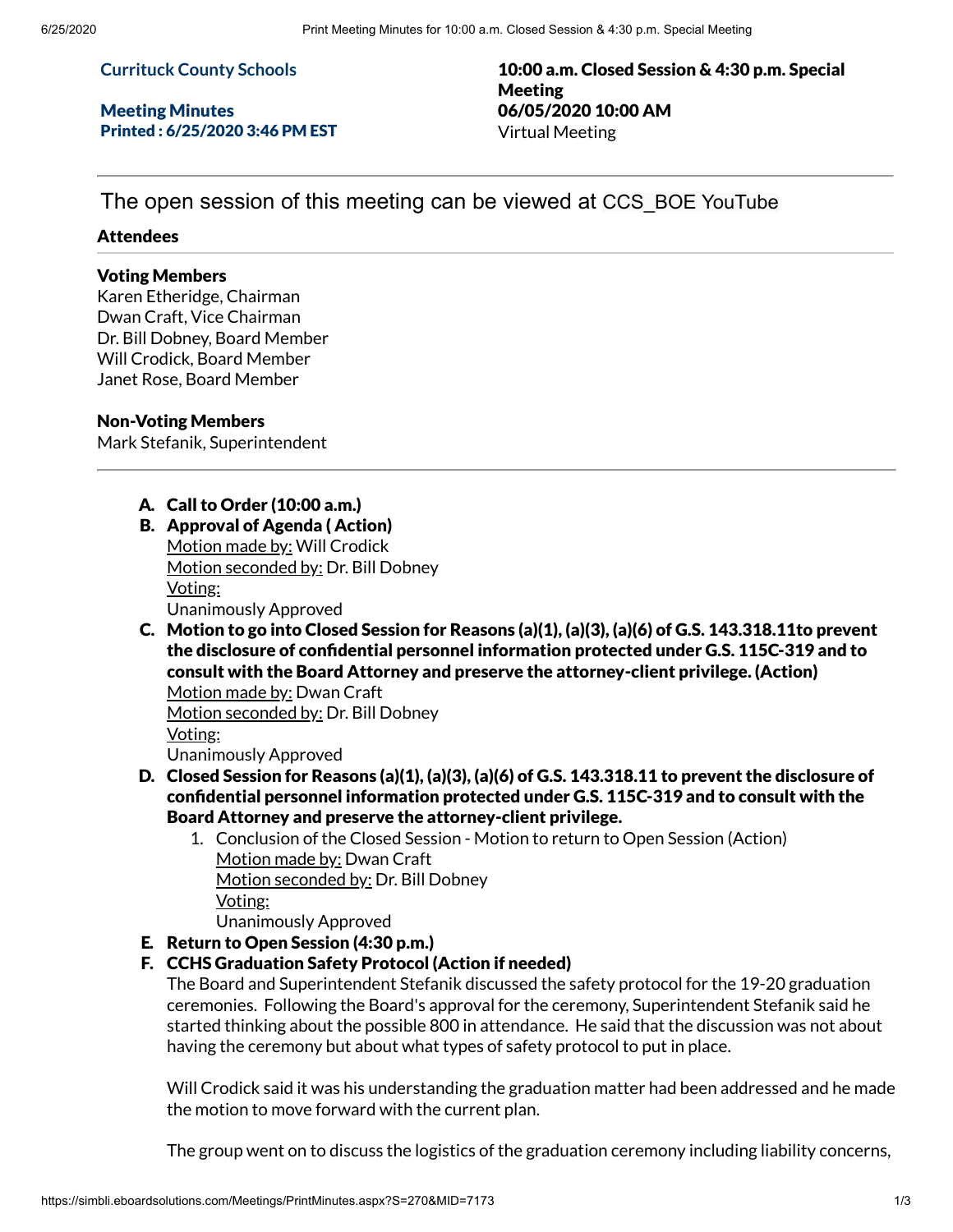waivers and tickets, using thermometers, etc. Dr. Matney and staff will handle utilizing the stands in order to maintain social distancing guidelines. The Board discussed using volunteers to assist staff. Motion made by: Will Crodick

Motion seconded by: Dwan Craft

Voting:

Unanimously Approved

G. Personnel (Action if needed)

Action item was not needed.

# H. Discussion - proposed school site

Superintendent Stefanik and Chairman Etheridge presented a phasing schedule and letter regarding the Flora project to the other board members.

The developer of the preferred school site is trying to get a housing development approved by the County Commissioners and the Planning Board. The proposed housing development, Flora project, will impact the capacity levels of the surrounding schools.

Superintendent Stefanik explained how funding concerns could delay the new elementary school up to two years. If this happened, the opening of the new elementary school in Moyock could be changed from August 2023 to August 2025. Concerned that school funding issues could possibly delay the housing development, the developer asked Superintendent Stefanik what options were available to move forward. Superintendent Stefanik said he informed the developer the delay in building the school could include major impacts such as redistricting several schools. The capacity of the mobile units could increase the capacity level at MES.

The Board discussed budget concerns and how COVID-19 was having a negative impact on the economy. The funding for the new school could be delayed by a bond referendum. The school could cost approximately \$25 million. The Board discussed the amount of funds available and how much more would be needed. A bond referendum may or may not be necessary.

Chairman Etheridge explained the developer was asking the Board what could be done if the new school was delayed since it had an impact on the approval of the housing development. Will Crodick said he did not feel as though he had enough information to make a decision at the current time.

Janet Rose said that plan B would have to include moving boundaries. Chairman Etheridge said the developer wanted to know if this was an option because he needs to present this is as an option to the Commissioners and Planning Board. Will Crodick asked for clarification on the request and expressed his concern with having to move boundaries in a domino effect to accommodate the housing development. Chairman Etheridge said if the developer asked the Board to work with him, was the Board willing to do so.

The Board discussed how they had earlier agreed that capacity levels of 90% & 95% would trigger various plans to accommodate the growth. A mobile unit has been purchased for MES. The Board and Superintendent Stefanik started to discuss if the mobile units could be used in the capacity calculations. Chairman Etheridge was hopeful that the Board would use the mobile units as a factor in the capacity levels. She suggested sharing the capacity plan with the Commissioners.